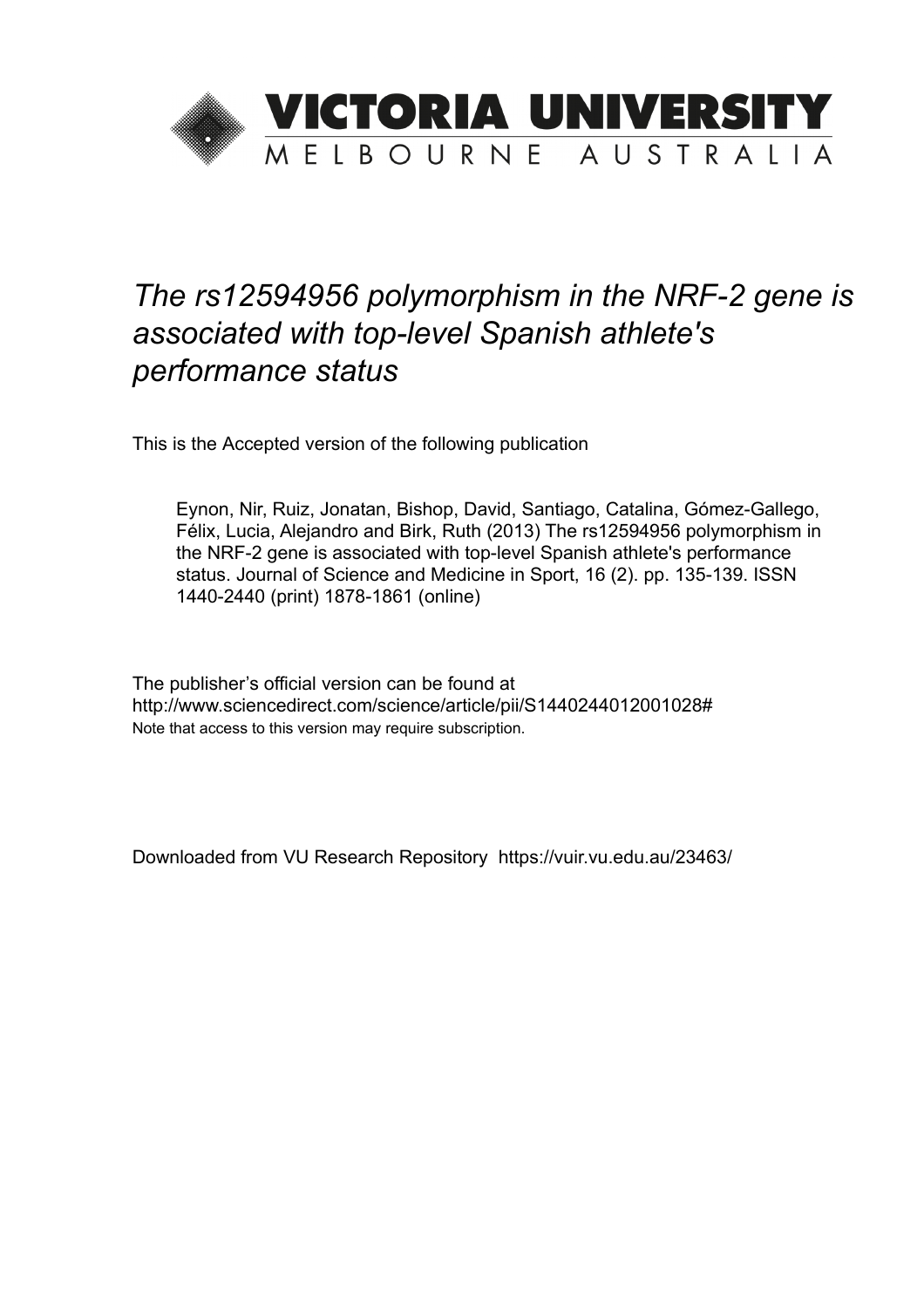| $\mathbf 1$      |                                                                            |
|------------------|----------------------------------------------------------------------------|
| $\mathbf 2$      | The rs12594956 polymorphism in the NRF-2 gene is associated with top-level |
| $\mathsf 3$      | Spanish athlete's performance status                                       |
| $\overline{4}$   |                                                                            |
| $\mathsf S$      |                                                                            |
| $\boldsymbol{6}$ |                                                                            |
| $\overline{7}$   |                                                                            |
| $\bf 8$          |                                                                            |
| $\boldsymbol{9}$ |                                                                            |
| $10\,$           |                                                                            |
| ${\bf 11}$       |                                                                            |
| $12\,$           |                                                                            |
| $13\,$           |                                                                            |
| $14\,$           |                                                                            |
| $15\,$           |                                                                            |
| 16               |                                                                            |
| $17\,$           |                                                                            |
| ${\bf 18}$       |                                                                            |
| $19\,$           |                                                                            |
| $20\,$           |                                                                            |
| ${\bf 21}$       |                                                                            |
| $22\,$           |                                                                            |
| 23               |                                                                            |
| 24               |                                                                            |
| 25               |                                                                            |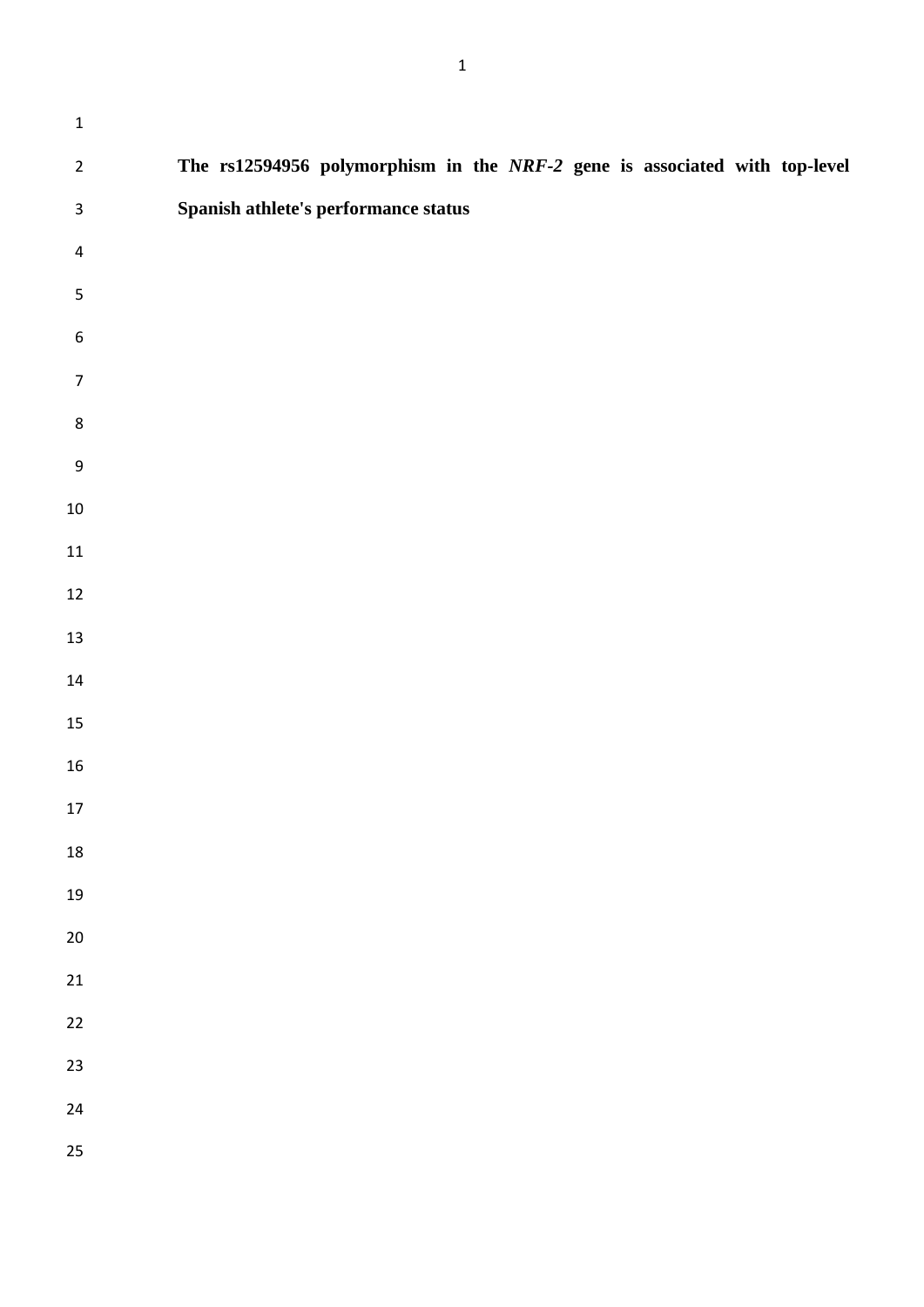#### **Abstract**

 **Objectives:** To determine the association between the nuclear respiratory factor 2 (*NRF- 2)* polymorphisms and elite athletic performance. **Design:** We compared the genotype and allele frequencies of the *NRF-2* A/C (rs12594956), *NRF-2* A/G (rs7181866), and *NRF*-2 C/T (rs8031031) polymorphisms between world-class endurance athletes (n=89), 6 elite power-oriented athletes  $(n=38)$ , and non-athletic controls  $(n=110)$  of the same Caucasian (Spanish) origin. **Methods:** Genomic DNA was extracted from peripheral EDTA-treated, anti-coagulated blood using a standard protocol. Genotyping was performed using polymerase chain reaction (PCR). **Results:** The frequency of the AA genotype of the *NRF-2* A/C (rs12594956) polymorphism was significantly higher in 11 endurance athletes compared with power athletes (P<0.01) and controls (P<0.01) (48% versus 13% and 21%, respectively). The likelihood of having the AA (rs12594956) genotype was higher in elite endurance athletes compared with controls [odds ratio (OR): 3.536, 95% confidence interval (CI): 1.903-6.571] and elite power athletes (OR: 6.170, 95%CI: 2.206-17.253).

 **Conclusions:** Our results suggest that the *NRF-2* A/C polymorphism might belong to a growing group of polymorphisms associated with endurance performance at the elite level. However, it is important to replicate these findings in other groups of elite athletes using larger sample sizes.

- 
- **Key words**: Genetics, transcription factors, exercise, polymorphism
- 
- 
- 
-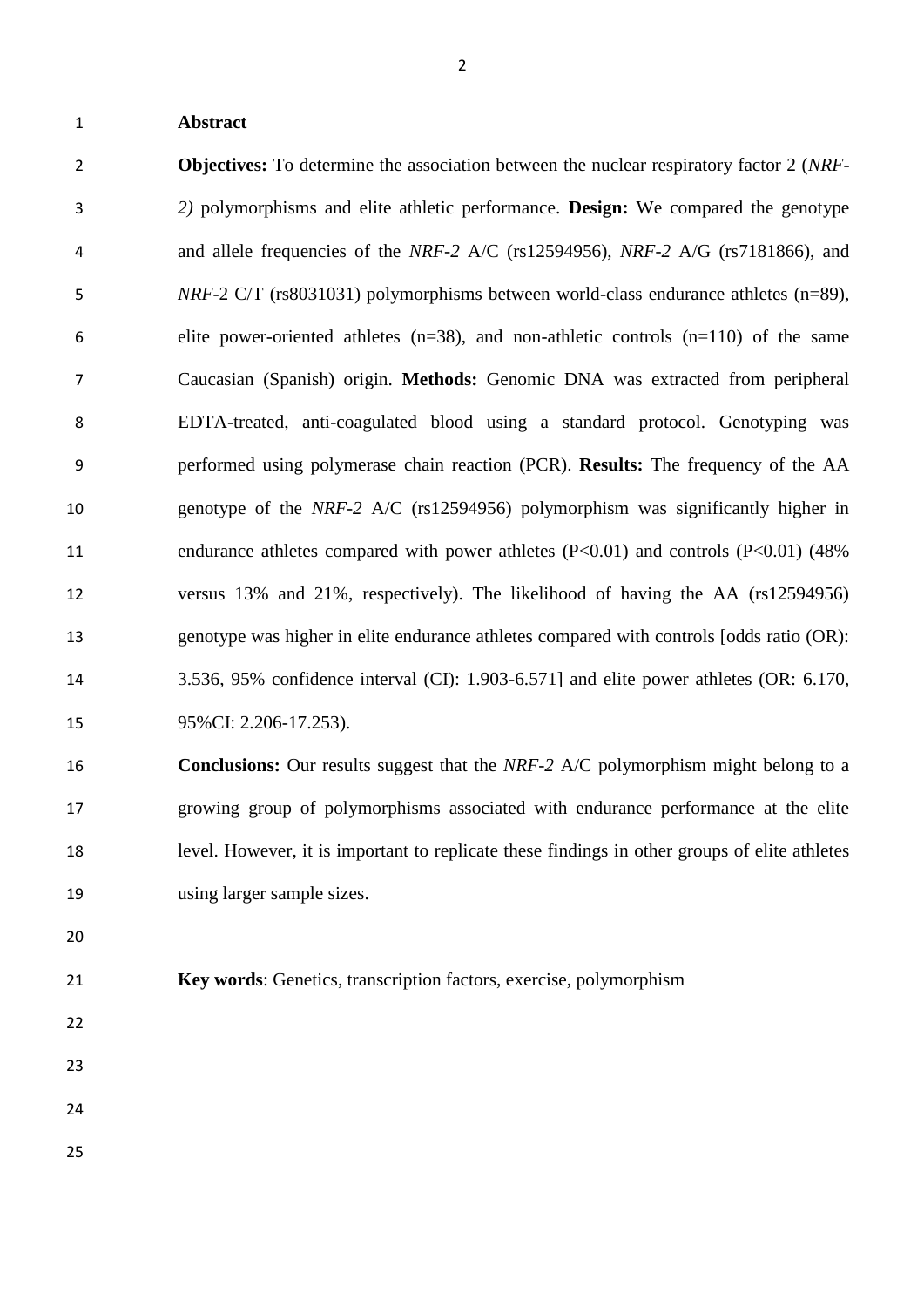#### **1. Introduction**

 A key component of skeletal muscles is the mitochondrion, which provides the energy required for muscle contraction via oxidative phosphorylation, especially during endurance exercise. Not surprisingly, this type of exercise also stimulates mitochondrial biogenesis, which improves the ability of mitochondria to convert biochemical energy 6 from nutrients into  $ATP$ .<sup>1</sup> In this regard, the nuclear respiratory factor (NRF-2) plays a 7 key role in regulating mitochondrial biogenesis.<sup>2</sup> Recently researchers have investigated the possible contribution of mitochondrial-related genes, such as the nuclear respiratory factor 2 (*NRF-2*) gene, in attaining elite endurance status.<sup>3-5</sup> 

 The NRF-2 protein is a transcription factor that was discovered as the human homolog of 11 the mouse GA-binding protein (GABP). A structural analysis of NRF-2 revealed a high degree of sequence identity with the mouse GABP subunits.<sup>6, 7</sup> The *NRF-2* gene has been linked to the transcriptional control of many genes involved in mitochondrial function and biogenesis suggestively through nucleo-mitochondrial interactions which enhance 15 mitochondrial DNA (mtDNA) levels and the activity of oxidative phosphorylation.<sup>2, 7, 8</sup>

 Several lines of evidence imply that the *NRF-2* gene, or its product (NRF-2), plays a functional role within skeletal muscles during exercise. The mRNA levels of nuclear respiratory factor 1 (*NRF-1*) and *NRF-2* are significantly induced as part of the adaptation 19 of skeletal muscles to exercise training.<sup>9, 10</sup> Furthermore, a previous study suggested that 20 the  $\beta_1$ -subunit of the *NRF2* gene, located on chromosome 15q21.2, might be linked with 21 elevated maximal oxygen consumption  $(VO_{2max})$  in response to a 20-week endurance 22  $\text{training program.}^{11}$ 

 In a recent study with elite Israeli athletes, we observed an association between the *NRF2*  A/G (rs7181866), *NRF-2* A/C (rs12594956) and *NRF-2* C/T (rs8031031) polymorphisms and elite endurance status. Endurance athletes presented a higher frequency of AG, AA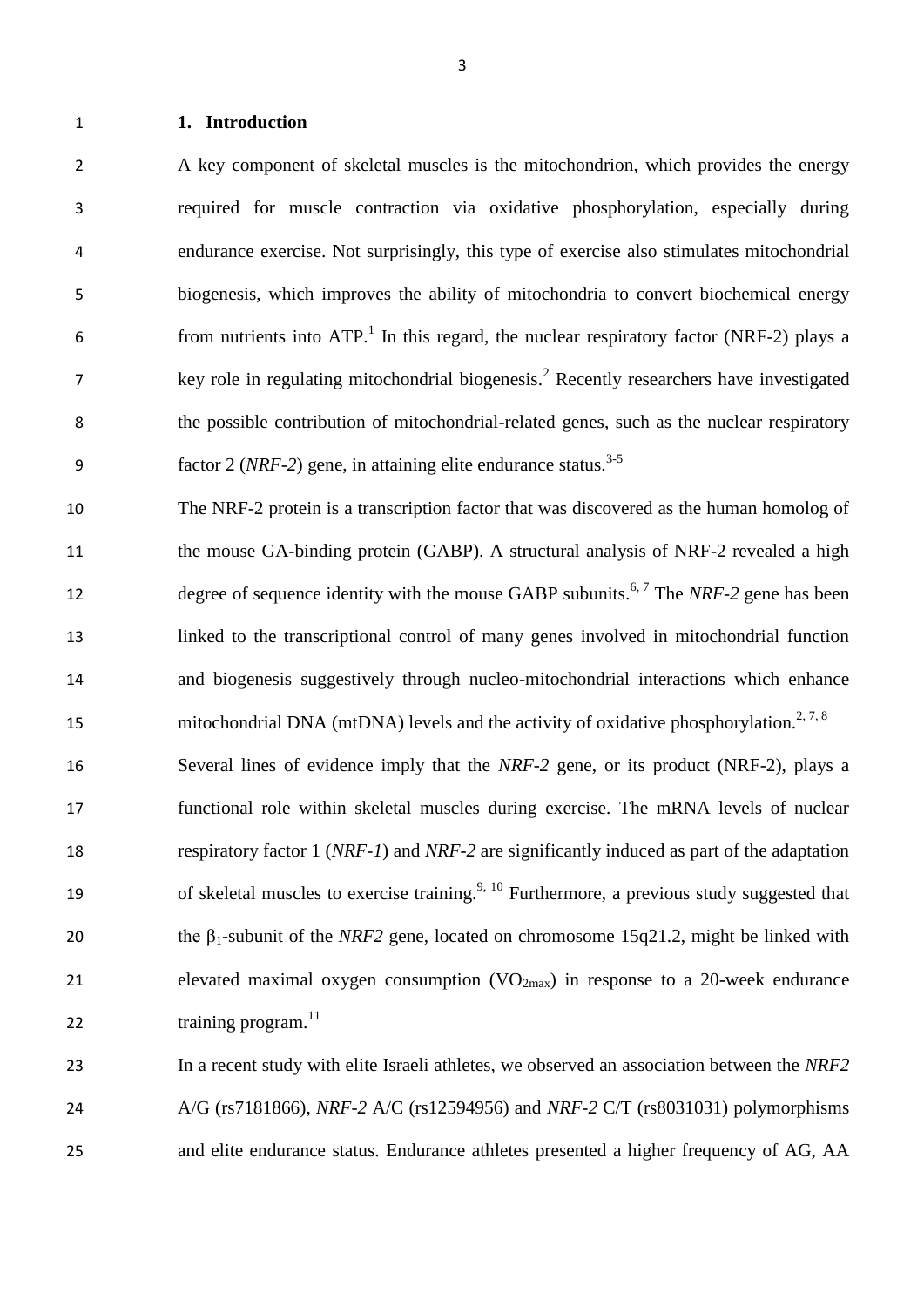and CT genotypes (as well as higher frequency of G, A and T alleles) in the *NRF-2* A/G (rs7181866), *NRF2* A/C (rs12594956) and *NRF2* C/T (rs8031031) polymorphisms respectively, compared with ethnically-matched sprinters and non-athletic controls.<sup>3, 4</sup> Further comparisons between the sub-groups of elite and national-level endurance athletes revealed that the theoretically endurance-favorable genotypes, *NRF-2* AG (rs7181866), *NRF-2* AA (rs12594956) and *NRF-2* CT (rs8031031), were more frequent  $\sigma$  in the group of elite level athletes than in the national-level group.<sup>3, 4</sup> Support for an influential role of the aforementioned *NRF-2* polymorphisms on endurance phenotypes 9 was also provided in a previous study in healthy Han Chinese men, in whom both  $VO_{2max}$ and running economy were associated with the aforementioned gene variants.<sup>12</sup>

 Notwithstanding the above findings in Israeli athletes, it is important to replicate genotype:phenotype associations in the field of sports genetics as the ethnic/geographic background of the cohorts may influence the results.<sup>13, 14</sup> For instance, the association that our group found between elite power athletic status and the 174 G/C polymorphism of the interleiukin-6 (*IL6*) gene in a Caucasian (Spanish) cohort<sup>15</sup> was not corroborated in Israeli 16 Caucasians.<sup>16</sup> The aim of the present study was therefore to compare the genotype and allele frequencies of the *NRF-2* A/C (rs12594956), *NRF-2* A/G (rs7181866) and *NRF-2*  C/T (rs8031031) polymorphisms between elite endurance athletes, elite power-oriented athletes, and non-athletic controls of Spanish ancestry.

### **2. Methods**

 Written consent was obtained from each participant. The study was approved by the ethics committee of Universidad Europea de Madrid, Spain. The study followed the recommendations for replicating genotype-phenotype association studies.<sup>17, 18</sup> The study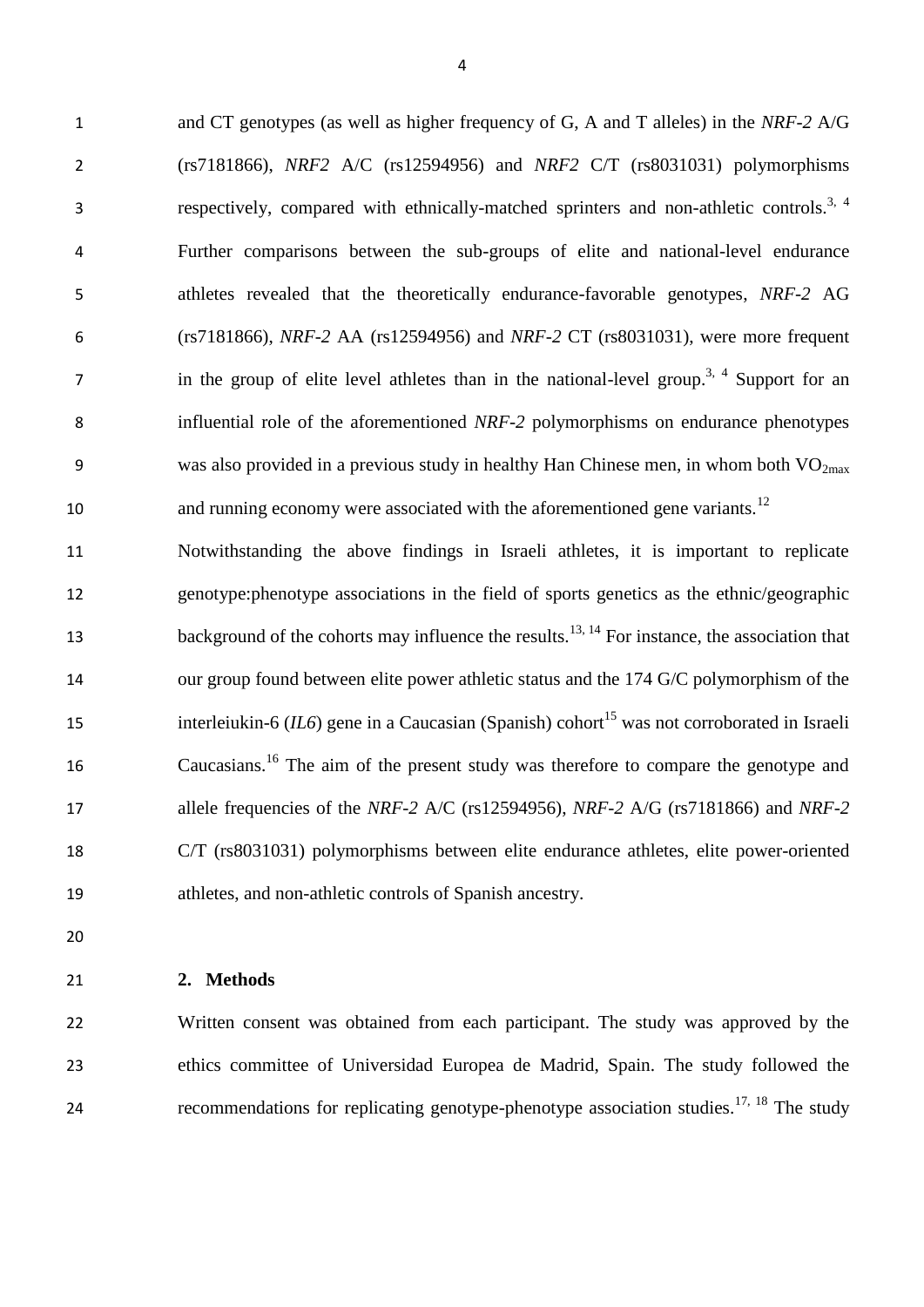1 population was all of the same Caucasian (Spanish) descent for  $\geq$ 3 generations and was comprised of:

- i. 89 unrelated male world-class endurance athletes aged 20-39 (19 endurance runners, 32 professional road cyclists, and 38 rowers). All of the endurance runners (mostly specialists in the 5,000 m, 10,000 m and marathon) had participated in at least one Olympiad, and some were Olympic finalists or European/World Champions; the cyclists were all Tour de France participants; all the rowers were world-class as they had won at least one bronze, silver or gold medal in the lightweight category in the World Championships held during 1997-2006. Their mean±SD maximal oxygen uptake (VO<sub>2max</sub>) was 77.9±6.9 ml·kg<sup>-1</sup>·min<sup>-1</sup> (range: 62-87) (runners), 74.5±6.9 ml·kg<sup>-1</sup>·min<sup>-1</sup> 11 (62-86) (cyclists), and  $71.7\pm5.5$  ml·kg<sup>-1</sup>·min<sup>-1</sup> (58-87) (rowers).
- ii. 38 unrelated elite male power athletes aged 20-33 years (jumpers, throwers and sprinters), including the best Spanish jumpers and sprinters in recent years. Thirteen of 14 them were Olympians during the period 2000-2008. Their  $VO_{2max}$  averaged 60.1 $\pm$ 5.0 15  $ml \cdot kg^{-1} \cdot min^{-1}$  (range: 50- 69).
- iii. 110 unrelated healthy male non-athletic controls aged 19-32 years. All were students from the same university (*Universidad Europea de Madrid*, Spain). Inclusion and exclusion criteria for this group were to be free of any diagnosed cardiorespiratory disease and not to be engaged in competitive sports or in formal, supervised exercise training (i.e., performing less than 3 structured weekly sessions of strenuous exercise such 21 as running, swimming, bicycling, and weight lifting). Their  $VO_{2max}$  averaged 45.6 $\pm$ 2.8 22 ml·kg<sup>-1</sup>·min<sup>-1</sup> (range: 45-60).

23 The  $VO<sub>2</sub>max$  values of the athletes was obtained using a breath-by-breath system (Oxycon Pro System, Jaeger, Wuerzburg, Germany) during laboratory treadmill gas-analysis, cycle-ergometer or rower-ergometer tests performed until volitional exhaustion.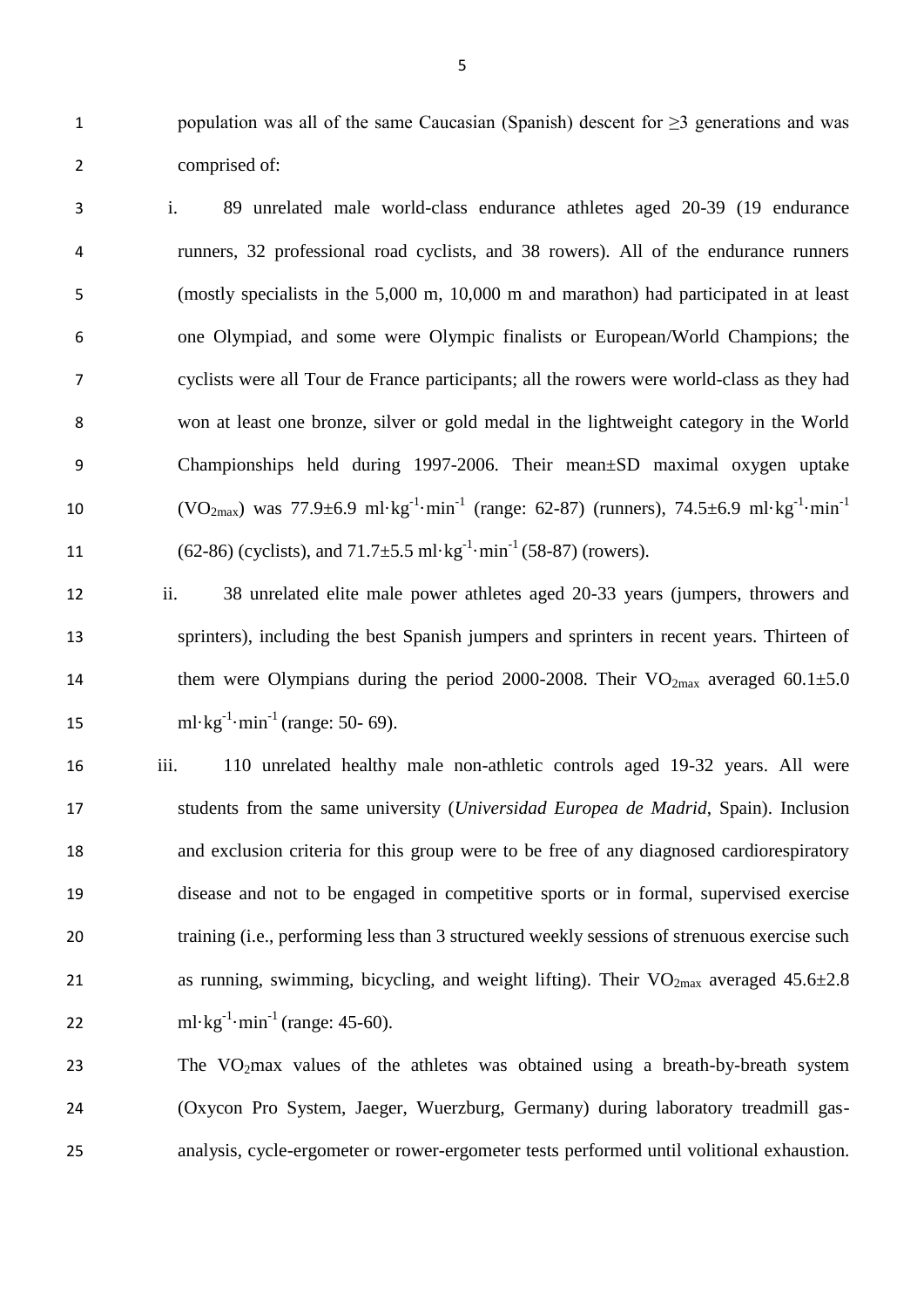1 The VO<sub>2max</sub> of the controls was estimated from the time to complete a 2,000-m running test. The tests were performed on a 400-m outdoor track under similar environmental 3 conditions (temperature,  $\sim 23{\text -}24^{\circ}$  C; relative humidity, 45-55%; barometric pressure,  $\sim$ 4  $720 \text{ mmHg}$ ). None of the VO<sub>2</sub>max values were determined specifically for the present study (i.e., we retrieved them from our database).

 Genomic DNA was extracted from peripheral EDTA-treated, anti-coagulated blood using a standard protocol. Genotyping was performed using polymerase chain reaction (PCR). The reaction and the resulting restriction fragment length polymorphism (RFLP) analysis were scored by two experienced and independent investigators who were blind to the participants' data. This method was verified using direct sequencing analysis. Information on the primers, PCR annealing temperature, restriction enzyme, and fragments obtained for each allele, respectively, for *NRF-2* A/C (rs12594956) and *NRF-2* C/T (rs8031031), and *NRF-2* A/G (rs7181866) polymorphisms is shown in Table 1.

 Genotyping of *NRF-2* A/C (rs12594956), C/T (rs8031031), and A/G were performed with polymerase chain reaction (PCR). PCR for the *NRF-2* A/C was performed by denaturation at 94°C for 5 min, 34 cycles of denaturation at 94°C for 1 min, annealing at 53°C for 1 min, and extension at 72°C for 1 min, and a final extension step of 10 min at 72°C. The amplified fragment subsequently underwent digestion by *Mf*e*I* (New England Biolabs, Beverly, MA) in a condition recommended by the supplier. The digested products were then electrophoresed in a 2% agarose gel. PCR for the *NRF-2* C/T (rs8031031) was performed by denaturation at 94°C for 5 min, 34 cycles of denaturation 22 at 94 $\degree$ C for 1 min, annealing at 57 $\degree$ C for 1 min, and extension at 72 $\degree$ C for 1 min, and a final extension step of 10 min at 72°C. The amplified fragment subsequently underwent digestion by *Rs*a*I* (New England Biolabs). PCR for the *NRF-2* A/G was performed by denaturation at 94°C for 5 min, 35 cycles of denaturation at 94°C for 1 min, annealing at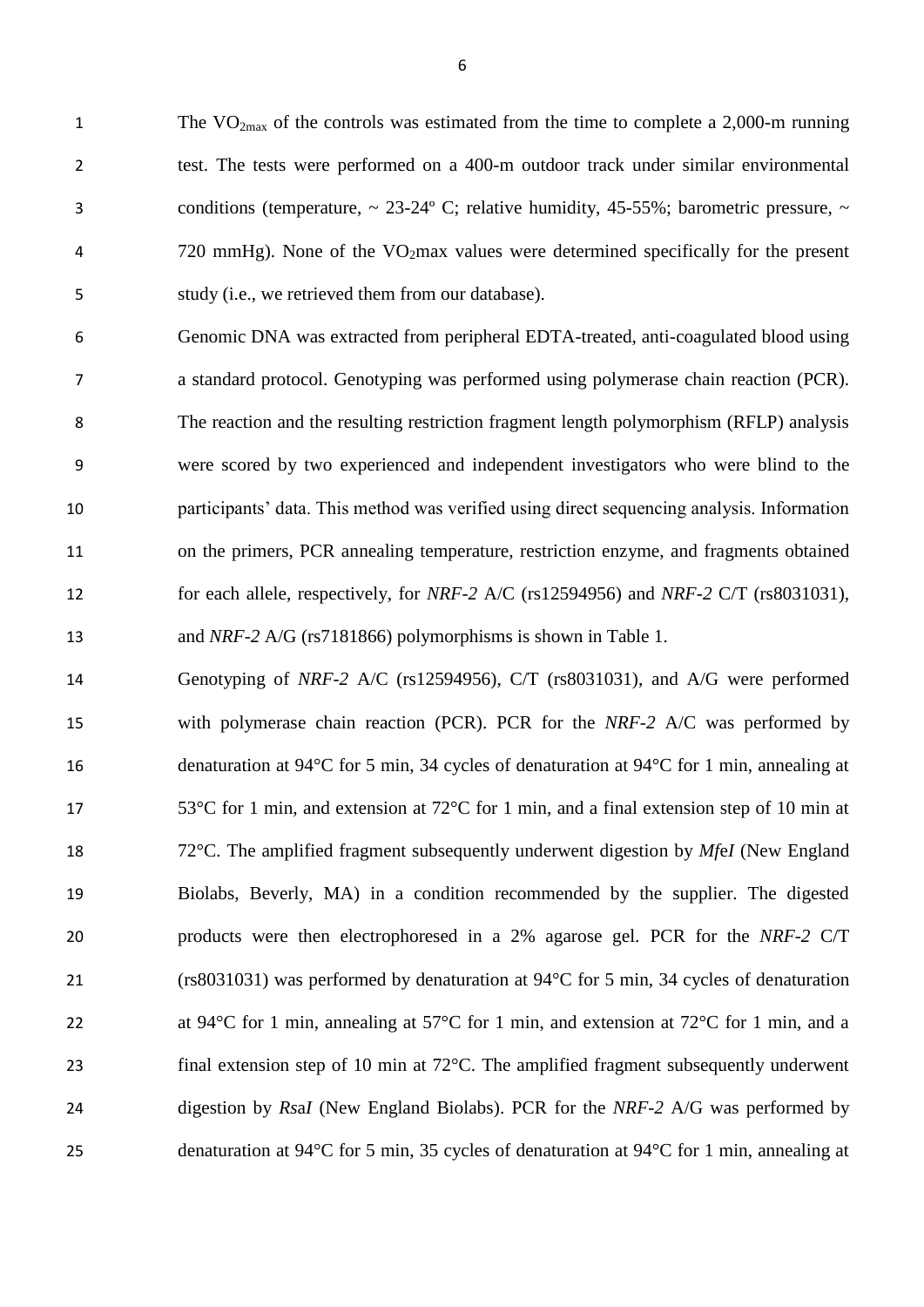50°C for 1 min, extension at 72°C for 1 min, and a final extension step of 10 min at 72°C. The amplified fragment subsequently underwent digestion by *Rsa1* (New England Biolabs, Beverly, MA) in a condition recommended by the supplier. The digested products were then electrophoresed in a 2.5% agarose gel.

 To ensure proper internal control, for each genotype analysis we used positive and negative controls from different DNA aliquots that were previously genotyped with the same method, according to recent recommendations for replicating genotype-phenotype 8 association studies.<sup>18</sup> The restriction fragment length polymorphism (RFLP) results were scored by two experienced and independent investigators who were blind to the participants' data.

 We assessed deviations of genotype distributions from the Hardy-Weinberg equilibrium 12 (HWE, using the chi-squared  $(\gamma 2)$  test) in controls only (not in cases); indeed, in genetic associations studies (as the present one) that follow a case:control design (instead of a single-cohort design), deviation from the HWE should only be tested in controls because they are supposedly representative of the general population. <sup>17</sup> We used the  $\gamma$ 2, Yates 16 corrected  $\gamma$ 2 test, or Fischer exact test to compare the genotype and allele frequency of the NRF-2 A/C (rs12594956), NRF-2 A/G (rs7181866) and NRF2 C/T (rs8031031) polymorphisms in the three study groups. We conducted binary logistic regression analysis to determine the association between alleles and sports performance. All 20 analyses were corrected (by genotype) for multiple comparisons (i.e. 0.05/3, P≤0.016). All statistical analyses were performed using the PASW (v. 18.0 for WINDOWS, Chicago).

- 
- 
-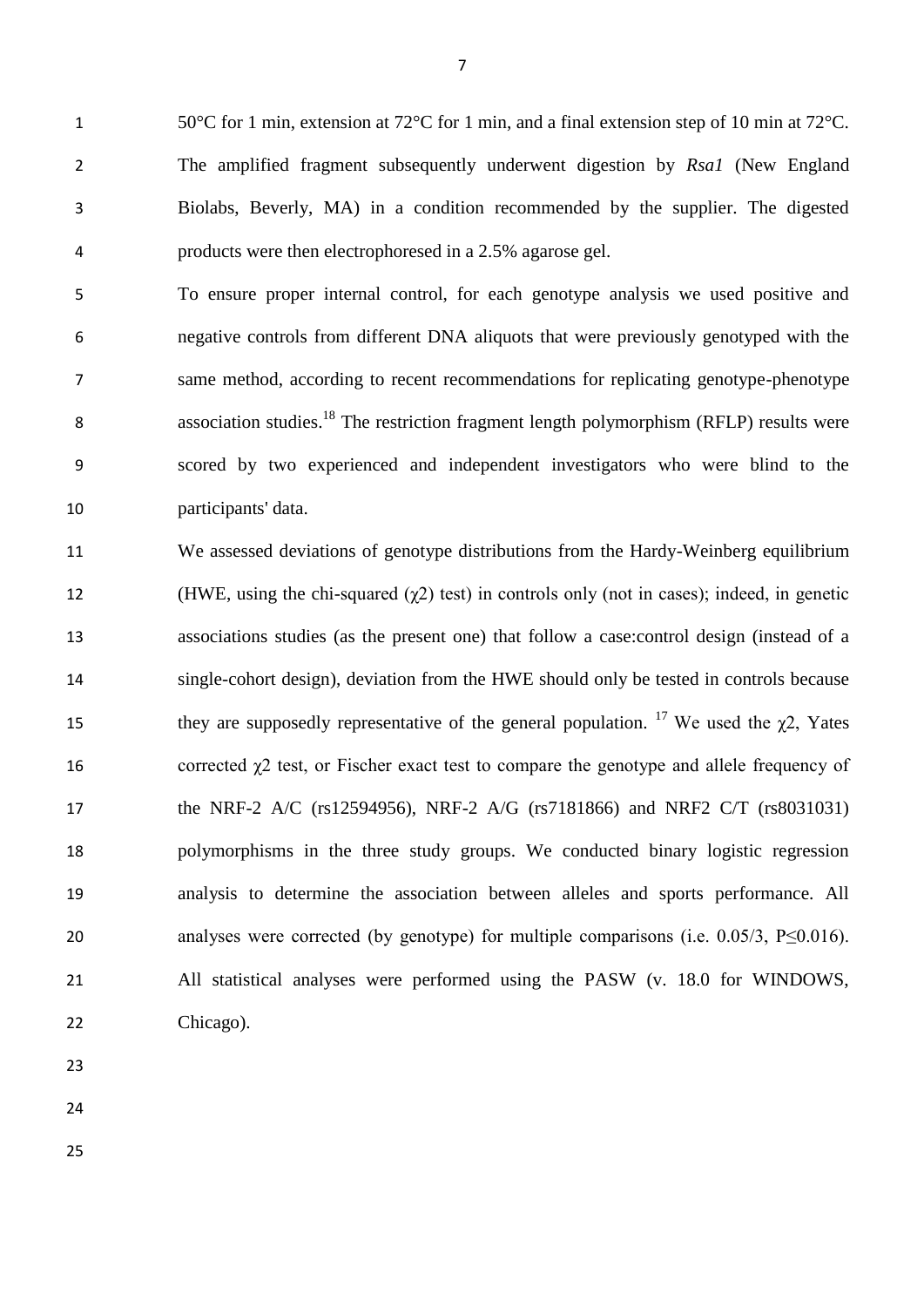**3. Results**

 Genotype distribution of the rs7181866 and rs8031031 polymorphisms were in HWE in the control group (P>0.01), yet that of the rs12594956 polymorphism was not (P<0.05). The results on genotype and allele frequencies of the *NRF2* A/G (rs7181866), *NRF2* A/C (rs12594956) and *NRF2* C/T (rs8031031) polymorphisms are shown in Table 2 and Figure 1, respectively. The frequency of the AA genotype for the *NRF-2* A/C (rs12594956) polymorphism was significantly higher in endurance athletes compared 8 with power athletes (P<0.01) and controls (P<0.01) (48% versus 13% and 21%, respectively). No other significant between-group difference was found for this polymorphism. The likelihood of having the AA (rs12594956) genotype was higher in elite endurance athletes compared with controls [odds ratio (OR): 3.5, 95% confidence interval (CI): 1.9-6.6] and elite power athletes (OR: 6.2, 95%CI: 2.2-17.2).

 On the other hand, we found no significant between-group differences in the genotype or allele distributions of the *NRF-2* A/G (rs7181866) polymorphism. Finally, the frequency of the CT genotype and T allele of the *NRF-2* C/T (rs8031031) polymorphism were significantly higher in endurance athletes compared with the control group (P=0.017 and 0.019, respectively). No other between-group difference was found for this polymorphism.

#### **4. Discussion**

 The rationale for performing the current study was based on the putative role of the *NRF- 2* gene in the process of mitochondrial transcription and regulation, and its potential influence on endurance performance. While keeping in mind the limitation that stems from the low sample size of our cohorts, our main finding was the higher frequency of the AA genotype of the *NRF-2* A/C polymorphism (rs12594956) among the endurance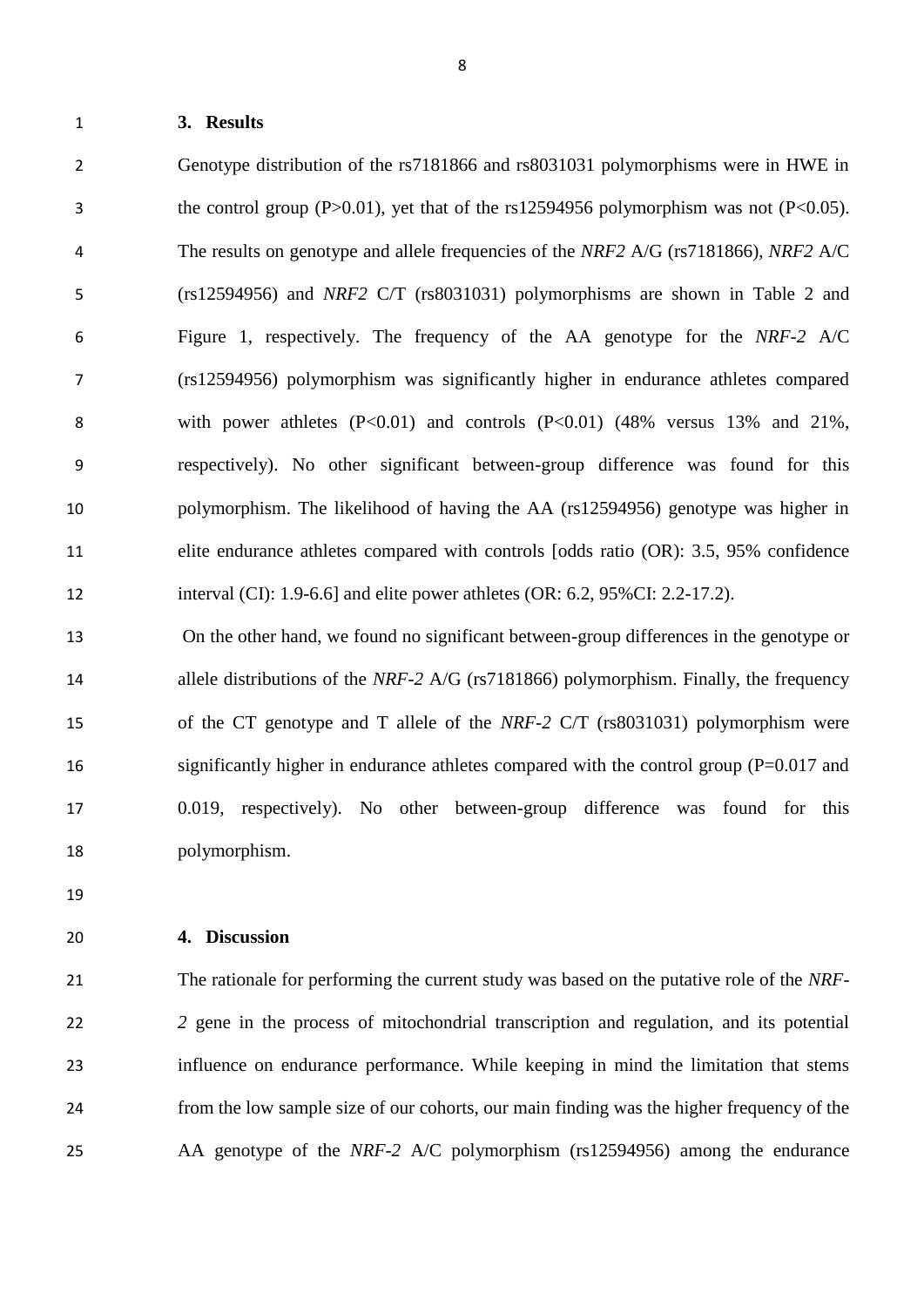athletes compared with both a sample of power athletes and a sample of healthy, non- athletic controls. Therefore, it can be assumed that harboring the *NRF-2* AA polymorphism is associated with success in endurance-type sports. This assumption was strengthened by the fact that we recruited world-class elite-level athletes who were the best caliber in their competition event. However, more data are needed to corroborate the association between the *NFR-2* gene and long-term endurance athletic status, and most importantly, the trainability of endurance phenotype traits.

 The NRF-2 protein is involved in the control of basic cellular processes, such as cell 9 cycle progression<sup>19</sup>, protein synthesis, and mitochondrial biogenesis.<sup>20</sup> Being a master coordinator of the expression of all cytochrome C oxidase (COX) subunits, NRF-2 regulates the mechanism that senses upstream energy signals, and possibly controls 12 oxygen consumption in the cells.<sup>8</sup> Recently, it was demonstrated that NRF-2 induces many of the human proteins active in mitochondrial DNA transcription and replication, such as: transcription termination factor (mTERF), the RNA polymerase POLRMT, the B 15 subunit of the DNA polymerase γ, and the DNA helicase TWINKLE.<sup>21</sup> These findings strengthen the growing evidence regarding the key role of NRF-2 in determining an endurance-favorable phenotype. There are in fact preliminary data supporting that the *NRF-2* A/C (rs12594956) polymorphism, in particular, belongs to a growing group of genetic polymorphisms that affect elite endurance performance. We previously showed 20 that the *NRF-2* AA genotype was strongly associated with endurance athletic status in 21 elite Israeli athletes.<sup>4</sup> In a following study, using a genotype score model, which determines the probability of an individual having the 'optimal' mitochondrial- biogenesis-related endurance polygenic profile, we compared the endurance polygenic 24 profile of Israeli (Caucasian) endurance athletes, power athletes, and non-athletes.<sup>5</sup> The results indicated that the probability of a given Israeli (Caucasian) individual possessing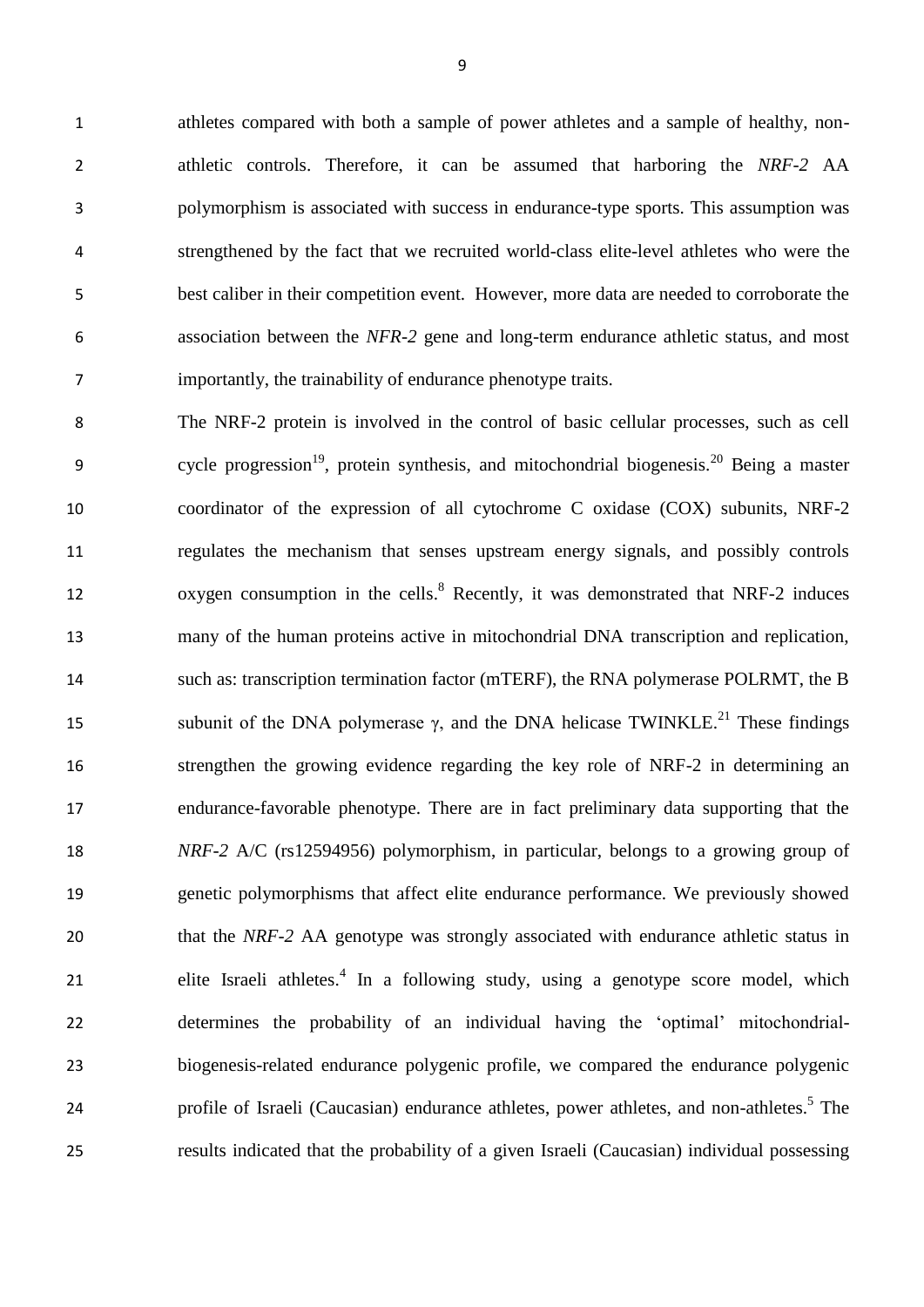an 'optimal' endurance athletic polygenic profile was marginally dependent upon possessing the AA genotype for the *NRF-2* rs12594956 polymorphism.

 We believe that the results of our study are overall valid, as all of the following criteria  $\mu$  were met<sup>17</sup>: phenotypes were accurately assessed, participants were ethnically-matched, genetic assessment was accurate, reliable and unbiased, genotype distributions were in HWE (except for the rs12594956 polymorphism–see below), we adjusted our statistical analyses for multiple comparisons, and our results are in line with previous findings.<sup>4</sup> However, it also must be kept in mind that the genotype distribution of the *NRF-2* A/C (rs12594956) polymorphism was not in HWE in the control group, which limits, at least partly, the external validity of our findings. Reasons for deviation from HWE in a given population are the following: genetic drift, migration (i.e. gene flow), mutation, selection, and non-random mating. It is difficult to determine, without speculating too much, which of the aforementioned conditions occurred in our control group, given its limited size. On the other hand, the low sample size of our population samples does also limit the <sup>15</sup> 'external validity' (and therefore generalizability) of our results.<sup>17</sup> Given the unique phenotype of elite athletes, we believe that the small sample size of our athletic cohorts is justifiable. Indeed, we have gathered almost all elite Spanish (world-class) athletes with a 'pure' power phenotype (weightlifters, sprinters or throwers) and a high proportion of the best athletes in the country with an endurance phenotype (runners, cyclists, rowers).

**5. Conclusion**

 In conclusion, our main finding suggests that there is an association between the *NRF-2* 23 A/C polymorphism and elite endurance athletics status. Although the limited sample size of our cohort and its single ethnic/geographic origin does limit the external validity of our findings, this particular polymorphism might belong to a growing group of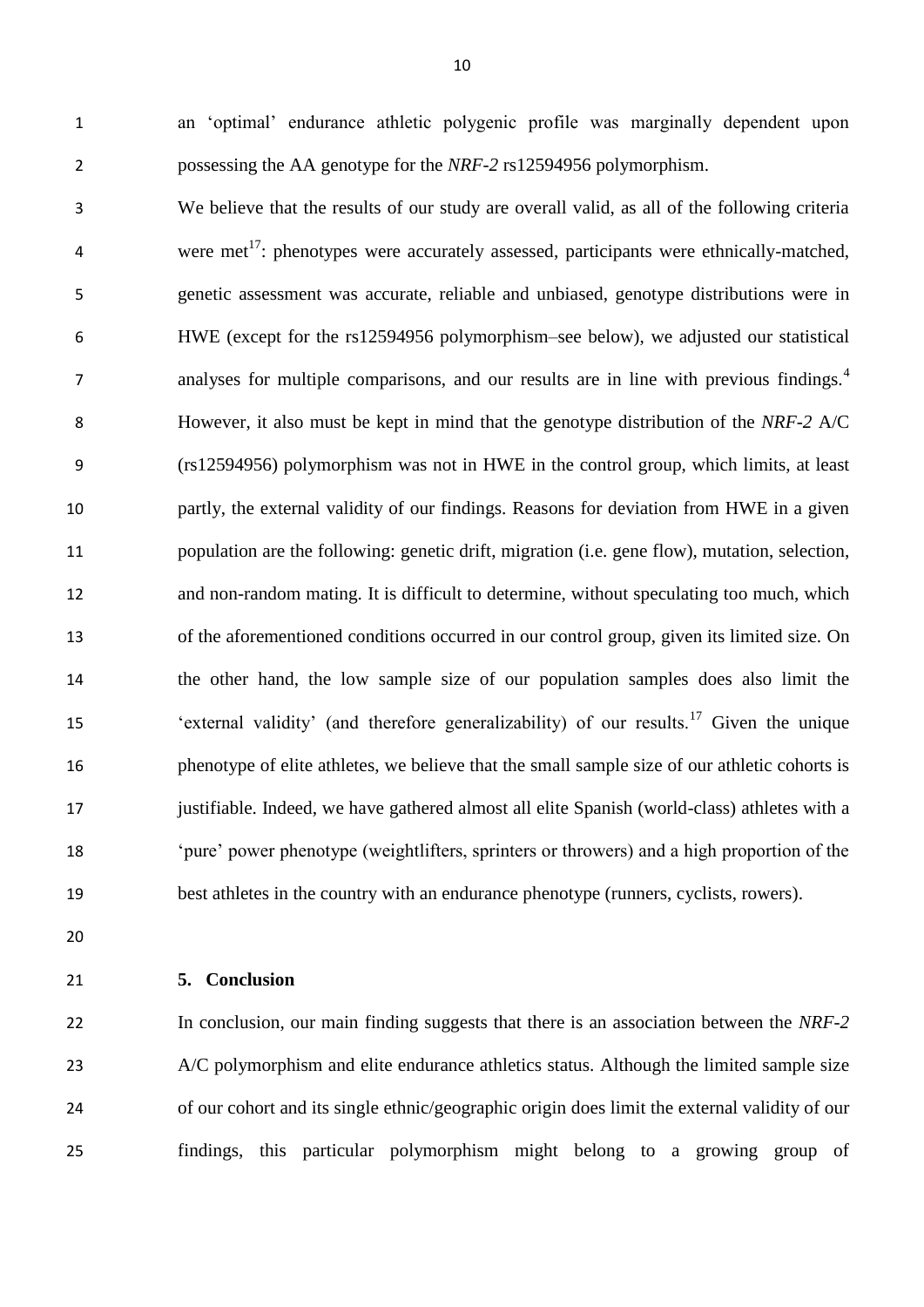| $\mathbf{1}$               | polymorphisms associated with endurance performance at the elite level. Further                                                                                                    |  |  |  |  |  |  |  |  |  |
|----------------------------|------------------------------------------------------------------------------------------------------------------------------------------------------------------------------------|--|--|--|--|--|--|--|--|--|
| $\overline{2}$             | replication studies involving other cohorts of elite athletes, as well as functional studies,                                                                                      |  |  |  |  |  |  |  |  |  |
| 3                          | are needed however needed to clarify just how this polymorphism contributes to elite                                                                                               |  |  |  |  |  |  |  |  |  |
| 4                          | endurance performance and trainability.                                                                                                                                            |  |  |  |  |  |  |  |  |  |
| 5                          |                                                                                                                                                                                    |  |  |  |  |  |  |  |  |  |
| 6                          | <b>Practical implications</b>                                                                                                                                                      |  |  |  |  |  |  |  |  |  |
| 7                          | Via a simple blood test talent identification programs will be able to identify those<br>$\bullet$                                                                                 |  |  |  |  |  |  |  |  |  |
| 8                          | who carry the NRF-2 AA genotype, and who may have a greater chance of becoming an                                                                                                  |  |  |  |  |  |  |  |  |  |
| 9                          | elite endurance athlete.                                                                                                                                                           |  |  |  |  |  |  |  |  |  |
| 10                         | This information will also assist to identify exactly which genes and gene pathways<br>$\bullet$                                                                                   |  |  |  |  |  |  |  |  |  |
| 11                         | are involved in the process of becoming an elite athlete.                                                                                                                          |  |  |  |  |  |  |  |  |  |
| 12                         |                                                                                                                                                                                    |  |  |  |  |  |  |  |  |  |
| 13                         | <b>Acknowledgments</b>                                                                                                                                                             |  |  |  |  |  |  |  |  |  |
| 14                         | The present study was partially funded by the Spanish Ministry of Science and Innovation                                                                                           |  |  |  |  |  |  |  |  |  |
| 15                         | (RYC-2010-05957)                                                                                                                                                                   |  |  |  |  |  |  |  |  |  |
|                            |                                                                                                                                                                                    |  |  |  |  |  |  |  |  |  |
| 16                         | <b>References</b>                                                                                                                                                                  |  |  |  |  |  |  |  |  |  |
| 17<br>18                   | 1. Hood DA. Mechanisms of exercise-induced mitochondrial biogenesis in skeletal<br>muscle. Appl Physiol Nutr Metab 2009; 34(3):465-472.                                            |  |  |  |  |  |  |  |  |  |
| 19<br>20<br>21             | 2. Kelly DP, Scarpulla RC. Transcriptional regulatory circuits<br>controlling<br>mitochondrial biogenesis and function. Genes Dev 2004; 18(4):357-368.                             |  |  |  |  |  |  |  |  |  |
| 22<br>23<br>24             | 3. Eynon N, Sagiv M, Meckel Y, et al. NRF2 intron 3 A/G polymorphism is associated<br>with endurance athletes' status. <i>J Appl Physiol</i> 2009; 107(1):76-79.                   |  |  |  |  |  |  |  |  |  |
| 25<br>26<br>27             | 4. Eynon N, Alves AJ, Sagiv M, et al. Interaction between SNPs in the NRF2 gene and<br>elite endurance performance. Physiol Genomics 2010; 41(1):78-81.                            |  |  |  |  |  |  |  |  |  |
| 28<br>29<br>30<br>31<br>32 | 5. Eynon N, Ruiz JR, Meckel Y, et al. Mitochondrial biogenesis related endurance<br>genotype score and sports performance in athletes. <i>Mitochondrion</i> 2011; 11(1):64-<br>69. |  |  |  |  |  |  |  |  |  |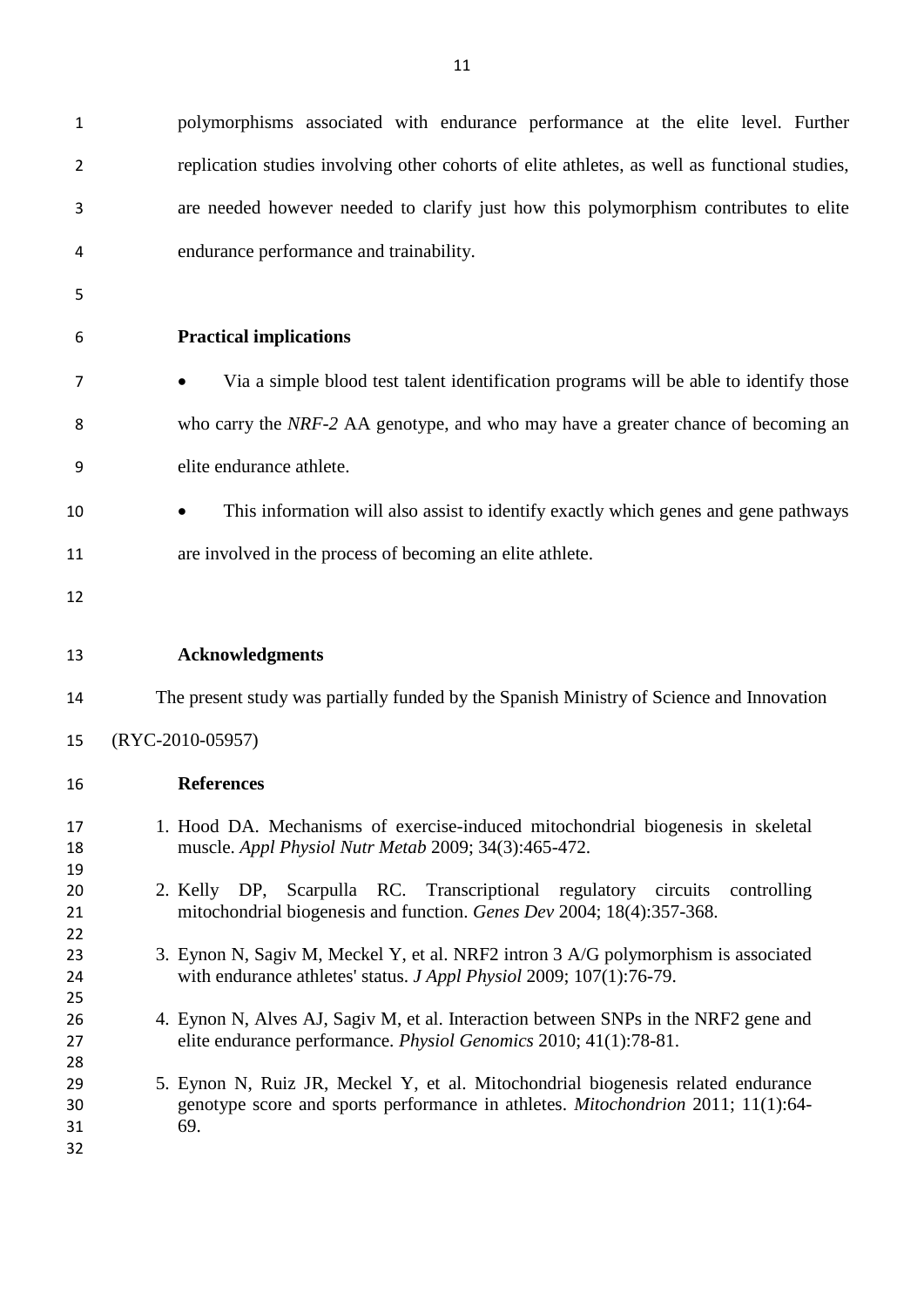6. Virbasius JV, Virbasius CA, Scarpulla RC. Identity of GABP with NRF-2, a multisubunit activator of cytochrome oxidase expression, reveals a cellular role for an ETS domain activator of viral promoters. *Genes Dev* 1993; 7(3):380-392. 7. Virbasius JV, Scarpulla RC. Activation of the human mitochondrial transcription factor A gene by nuclear respiratory factors: a potential regulatory link between nuclear and mitochondrial gene expression in organelle biogenesis. *Proc Natl Acad Sci U S A* 1994; 91(4):1309-1313. 8. Ongwijitwat S, Liang HL, Graboyes EM, et al. Nuclear respiratory factor 2 senses changing cellular energy demands and its silencing down-regulates cytochrome oxidase and other target gene mRNAs. *Gene* 2006; 374:39-49. 9. Baar K, Wende AR, Jones TE, et al. Adaptations of skeletal muscle to exercise: rapid increase in the transcriptional coactivator PGC-1. *Faseb J* 2002; 16(14):1879- 1886. 10.Murakami T, Shimomura Y, Yoshimura A, et al. Induction of nuclear respiratory factor-1 expression by an acute bout of exercise in rat muscle. *Biochim Biophys Acta* 1998; 1381(1):113-122. 11.Bouchard C, Rankinen T, Chagnon YC, et al. Genomic scan for maximal oxygen uptake and its response to training in the HERITAGE Family Study. *J Appl Physiol* 2000; 88(2):551-559. 12.He Z, Hu Y, Feng L, et al. NRF2 genotype improves endurance capacity in response to training. *Int J Sports Med* 2007; 28(9):717-721. 13.Eynon N, Ruiz JR, Oliveira J, et al. Genes and elite athletes: a roadmap for future research. *J Physiol* 2011; 589(Pt 13):3063-3070. 14.Rankinen T, Roth SM, Bray MS, et al. Advances in exercise, fitness, and performance genomics. *Med Sci Sports Exerc* 2010; 42(5):835-846. 15.Ruiz JR, Buxens A, Artieda M, et al. The -174 G/C polymorphism of the IL6 gene is associated with elite power performance. *J Sci Med Sport* 2010; 13(5):549-553. 16.Eynon N, Ruiz JR, Meckel Y, et al. Is the -174 C/G polymorphism of the IL6 gene associated with elite power performance? A replication study with two different Caucasian cohorts. *Exp Physiol* 2011; 96(2):156-162. 17.Attia J, Ioannidis JP, Thakkinstian A, et al. How to use an article about genetic association: B: Are the results of the study valid? *JAMA* 2009; 301(2):191-197. 18.Chanock SJ, Manolio T, Boehnke M, et al. Replicating genotype-phenotype associations. *Nature* 2007; 447(7145):655-660. 19.Yang ZF, Mott S, Rosmarin AG. The Ets transcription factor GABP is required for cell-cycle progression. *Nature Cell Biol* 2007; 9(3):339-346.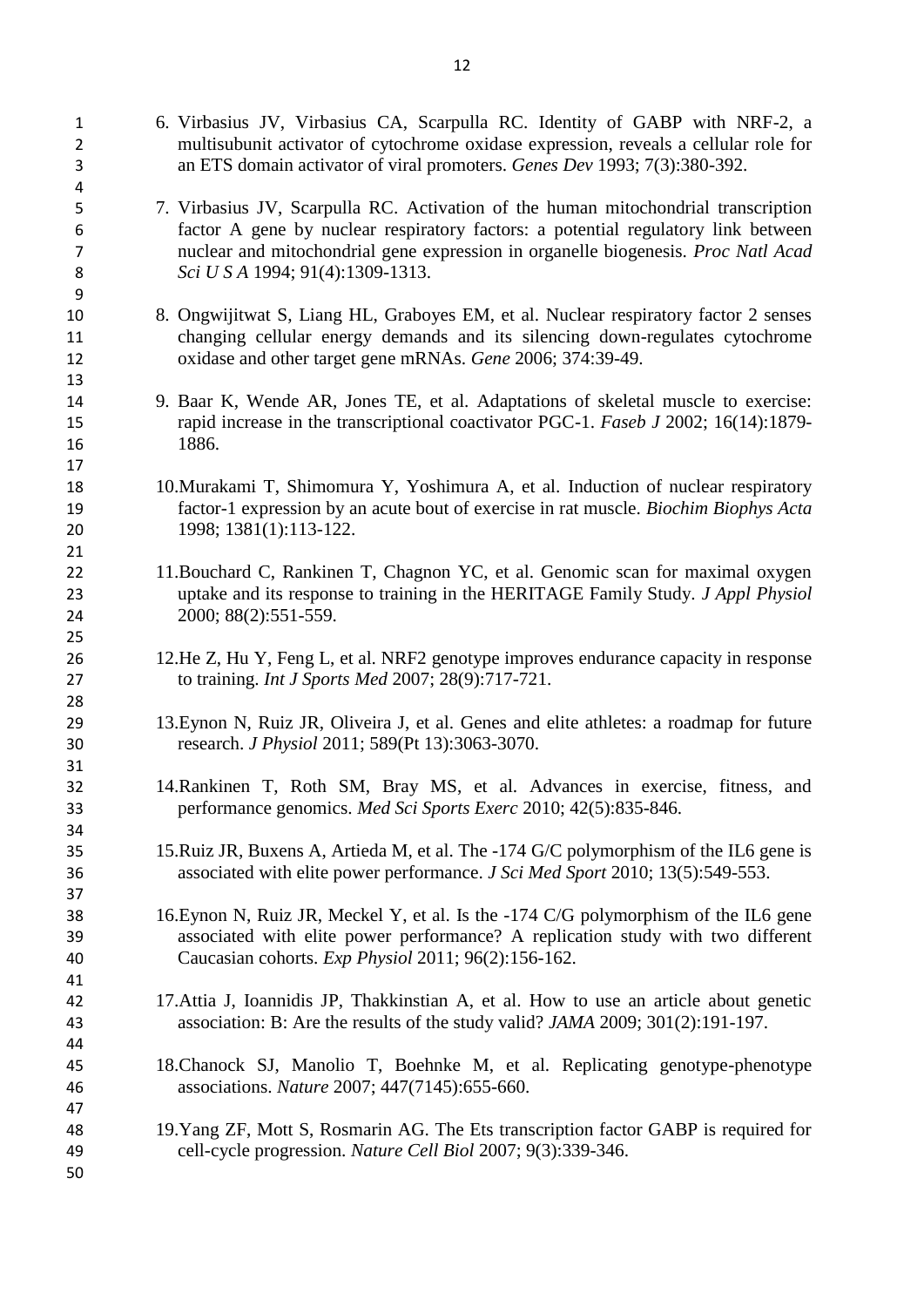| $\mathbf{1}$   | 20. Rosmarin AG, Resendes KK, Yang Z, et al. GA-binding protein transcription factor: |
|----------------|---------------------------------------------------------------------------------------|
| $2^{\circ}$    | a review of GABP as an integrator of intracellular signaling and protein-protein      |
| 3              | interactions. Blood Cells Mol Dis 2004; 32(1):143-154.                                |
| $\overline{4}$ |                                                                                       |
| -5             | 21. Bruni F, Polosa PL, Gadaleta MN, et al. Nuclear respiratory factor 2 induces the  |
| 6              | expression of many but not all human proteins acting in mitochondrial DNA             |
| 7              | transcription and replication. <i>J Biol Chem 2010</i> ; 285(6):3939-3948.            |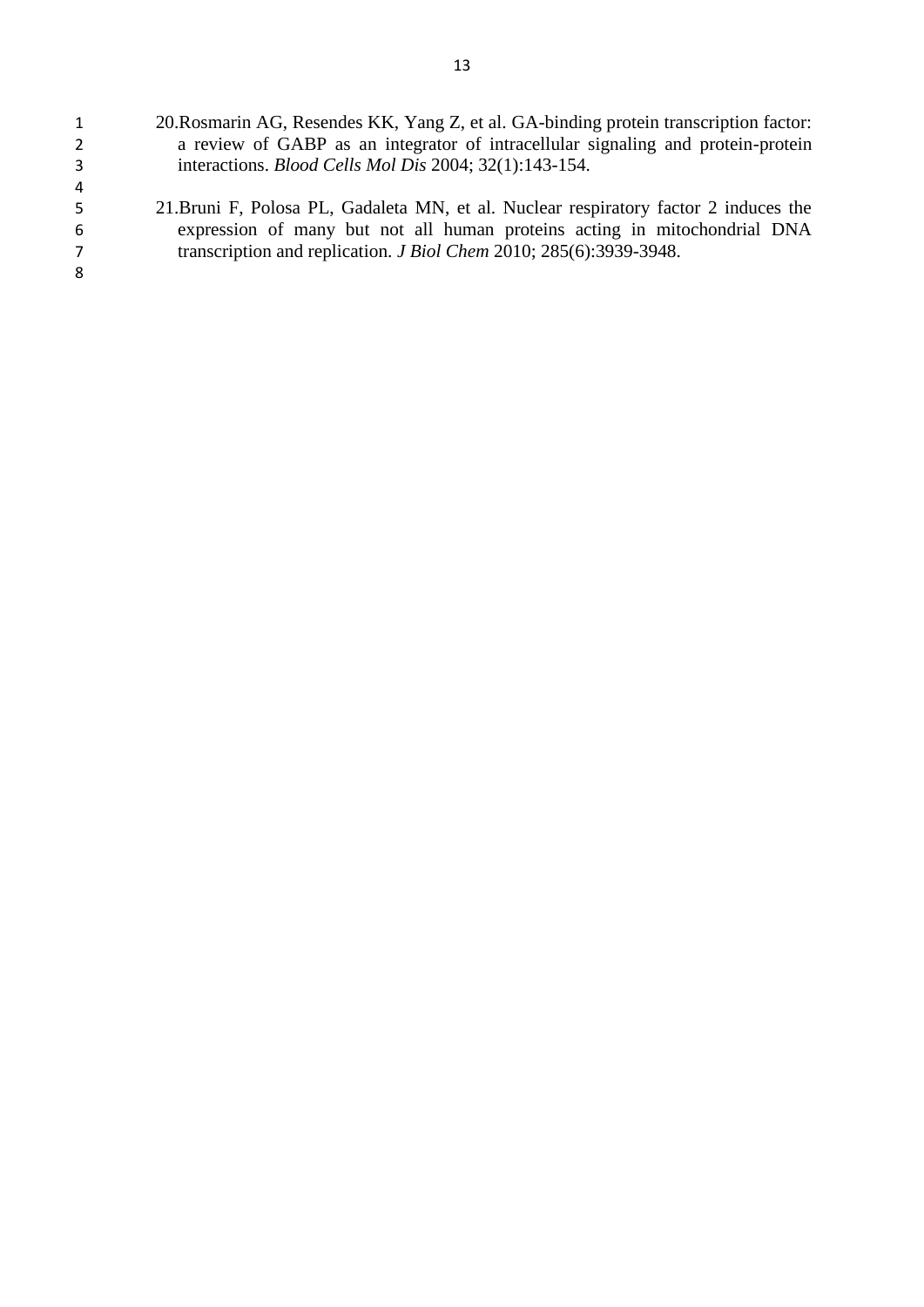| polymorphism | <b>Reference ID</b> | Primers $5' \rightarrow 3'$    | <b>Annealing</b><br>temperature | <b>Restriction</b><br>enzyme | <b>Obtained fragment</b>              |
|--------------|---------------------|--------------------------------|---------------------------------|------------------------------|---------------------------------------|
| $NRF2$ A/C   | rs12594956          | F-5' TAAAATGAATAAAGGTGGGGGT '3 | $53^\circ$                      | mfeI                         | C allele $\rightarrow$ 407 bp         |
|              |                     | R-5' TAAGAGTGGAAGGGTGGAGAA '3  |                                 |                              | A allele $\rightarrow$ 277 and 130 bp |
| $NRF2$ A/G   | rs7181866           | F-5' AGTTTAGTGTCTCCCAGTGT 3'   | $55^{\circ}$                    | Rsa I                        | G allele $\rightarrow$ 483 bp         |
|              |                     | R 5' CTTAGTTTTCTTGTATCCGT 3'   |                                 |                              | A allele $\rightarrow$ 284 and 199 bp |
| $NRF2$ C/T   | rs8031031           | F-5' CTAAAATGTGAGGGAAGGAAGA '3 | $57^\circ$                      | Rsa I                        | C allele $\rightarrow$ 208 bp         |
|              |                     | R-5' ATAGAGAGATAGGACTAAGGAC '3 |                                 |                              | T allele $\rightarrow$ 158 and 50 bp  |

**Table 1.** Information on genotyping methods for each polymorphism in the *NRF-2* gene.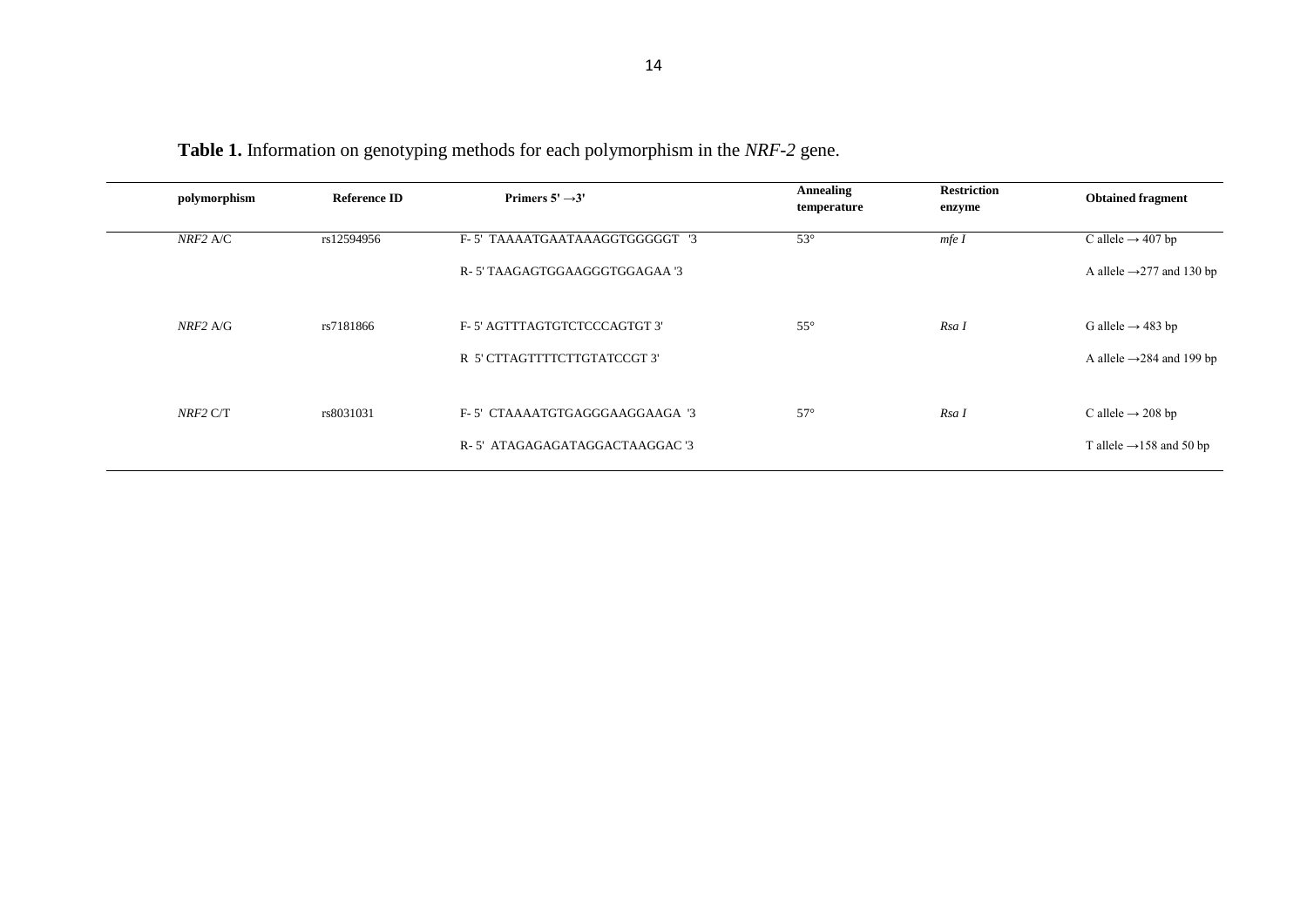**Table 2**. Genotype distribution of the *NRF2* A/C, *NRF2* A/G and *NRF2* C/T polymorphisms in all groups. Data is presented as absolute and relative values (within parentheses).

|               | Athlete groups | $\mathbf n$ | AA       | $\bf AC$  | cc        | $\chi^2$ , P value<br>$E$ vs. $P$ | $\chi^2$ , P<br>value<br>${\bf E}$ vs. ${\bf C}$ | $\chi^2$ , P value<br>$C$ vs. $P$ |
|---------------|----------------|-------------|----------|-----------|-----------|-----------------------------------|--------------------------------------------------|-----------------------------------|
| rs12594956    |                |             |          |           |           |                                   |                                                  |                                   |
| $NRF-2$ A/C   | Endurance (E)  | 89          | 43(48)   | 21(24)    | 25(28)    | 20, <b><sub>0.01</sub></b>        | 18.1, <b><i>0.01</i></b>                         | 0.41, 0.52                        |
|               | Power $(P)$    | 38          | 5(13)    | 25(66)    | 8(21)     |                                   |                                                  |                                   |
|               | Controls (C)   | 110         | 23(21)   | 66(60)    | 21(19)    |                                   |                                                  |                                   |
|               |                |             | AA       | $\rm{AG}$ | GG        |                                   |                                                  |                                   |
| rs7181866     |                |             |          |           |           |                                   |                                                  |                                   |
| $NRF-2$ A/G   | Endurance (E)  | 89          | 86 (97)  | 3(3)      | 0(0)      | 0.11, 0.74                        | 1.78, 0.18                                       | 0.16, 0.69                        |
|               | Power $(P)$    | 38          | 36(95)   | 2(5)      | 0(0)      |                                   |                                                  |                                   |
|               | Controls (C)   | 110         | 100(90)  | 10(10)    | 0(0)      |                                   |                                                  |                                   |
|               |                |             | CC       | CT        | <b>TT</b> |                                   |                                                  |                                   |
| rs8031031     |                |             |          |           |           |                                   |                                                  |                                   |
| $NRF-2$ $C/T$ | Endurance (E)  | 89          | 81 (90)  | 8(10)     | 0(0)      | 2.3, 0.13                         | 5.68, 0.017                                      | 0.62, 0.42                        |
|               | Power $(P)$    | 38          | 38 (100) | 0(0)      | 0(0)      |                                   |                                                  |                                   |
|               | Controls (C)   | 110         | 109(99)  | 1(1)      | 0(0)      |                                   |                                                  |                                   |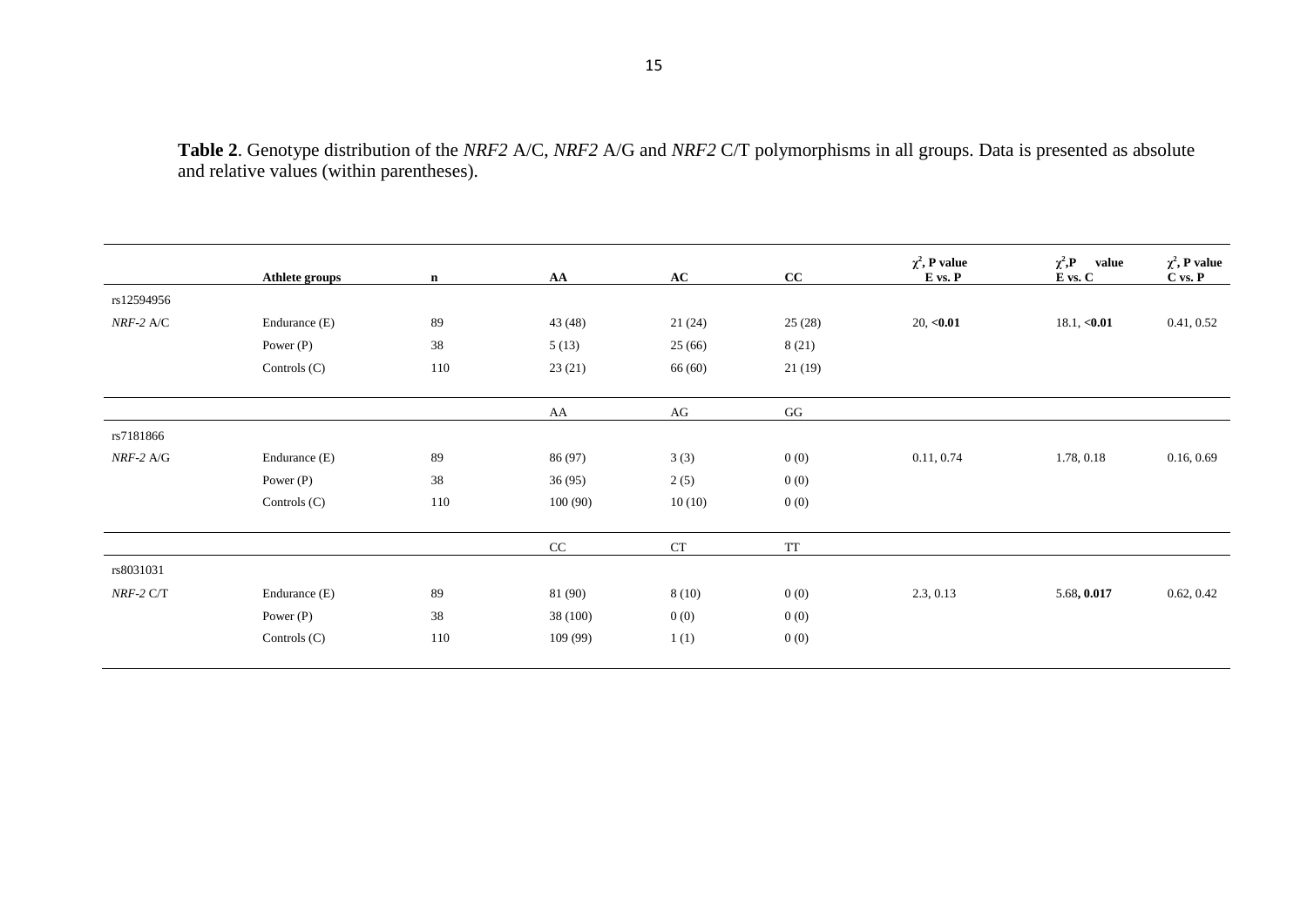#### **Figure Legends**

**Figure 1.** Allele frequencies of the *NRF-2* A/C (rs12594956), *NRF-2* A/G (rs718186), and the *NRF-2* C/T (rs8031031) polymorphisms in Spanish (Caucasian, all males) elite endurance athletes, elite power athletes and controls.

Fig 1A:

Endurance vs. Power:  $\chi^2$ =3.72, P=0.054 Endurance vs. Controls:  $\chi^2$ =3.001, P=0.08 Power vs. Controls:  $\chi^2$ =0.36, P=0.55

Fig 1B:

Endurance vs. Power:  $\chi^2$ =0.25, P=0.62 Endurance vs. Controls:  $\chi^2$ =1.72, P=0.19 Power vs. Controls:  $\chi^2$ =0.15, P=0.7

Fig 1C :

Endurance vs. Power:  $\chi^2$ =0.74, P=0.39 Endurance vs. Controls:  $\chi^2$ =5.55, P=0.019 Power vs. Controls:  $\chi^2$ =0.99, P=0.32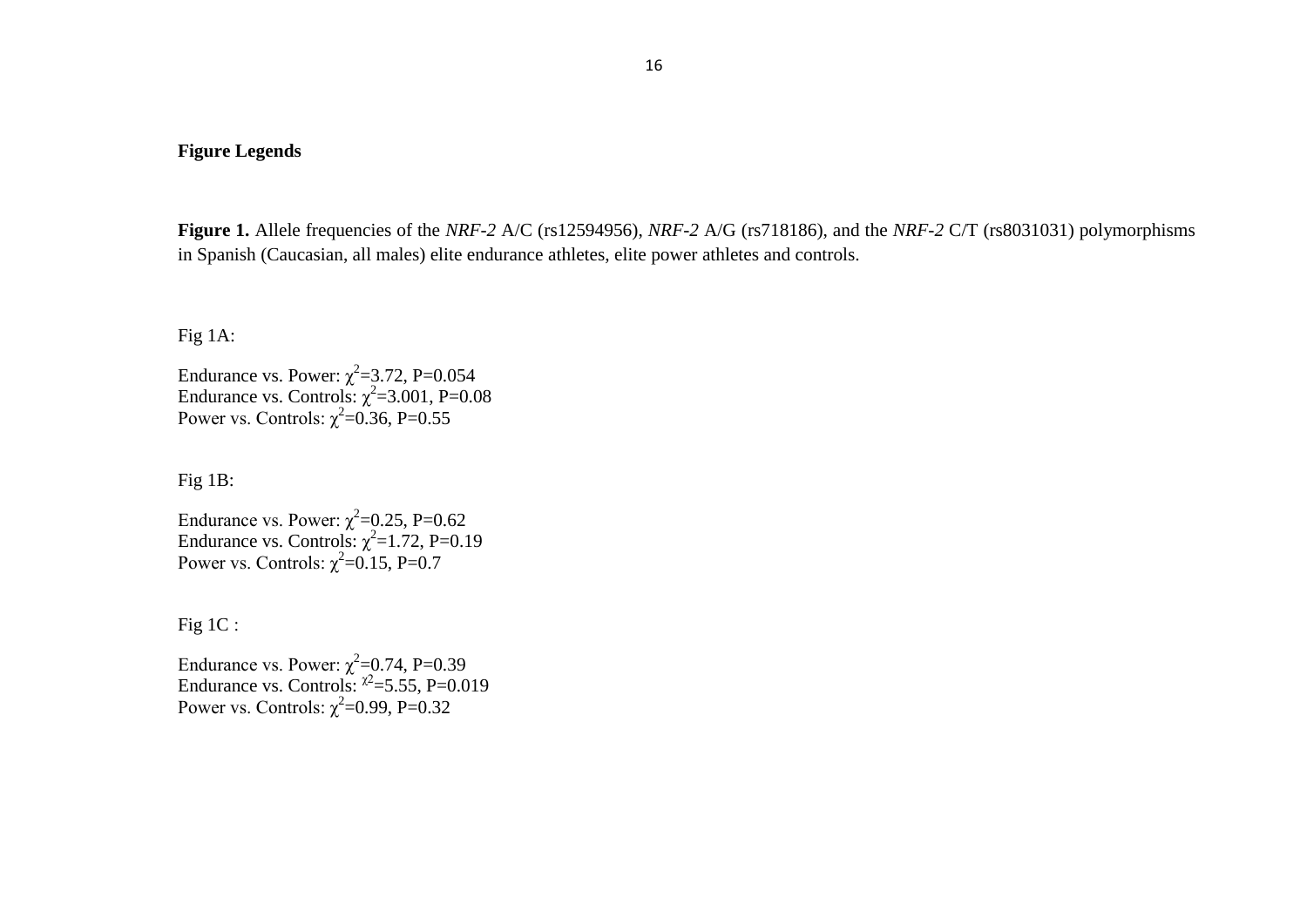



*NRF-2* A/C (rs12594956)

Endurance vs. Power:  $\chi^2$ =3.72, *P*=0.054 Endurance vs. Controls:  $\chi^2$ =3.001, *P*=0.08 Power vs. Controls:  $\chi^2$ =0.36, *P*=0.5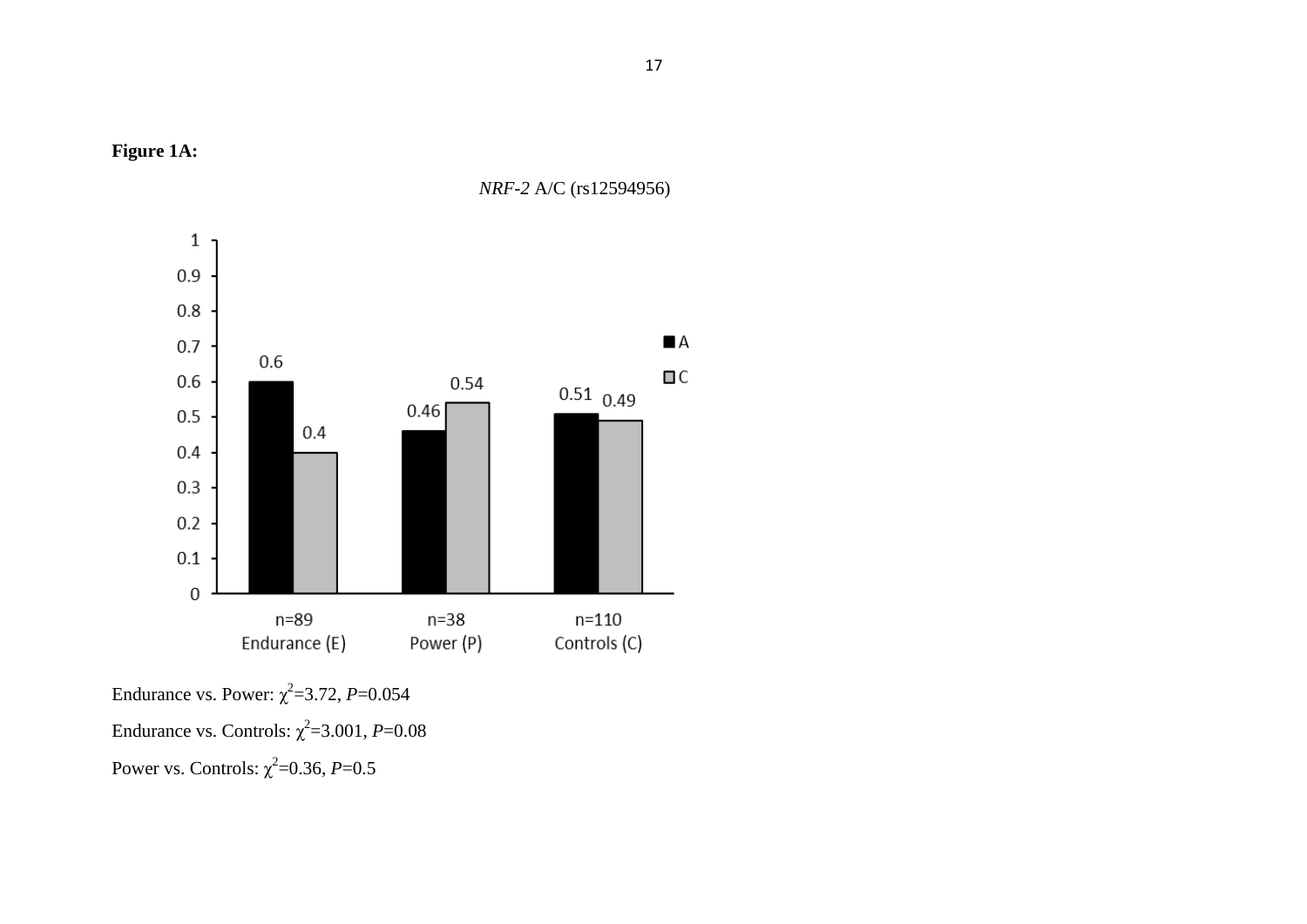

## **Figure 1B:**

Endurance vs. Power:  $\chi^2$ =0.25, *P*=0.62 Endurance vs. Controls:  $\chi^2$ =1.72, *P*=0.19 Power vs. Controls:  $\chi^2$ =0.15, *P*=0.7